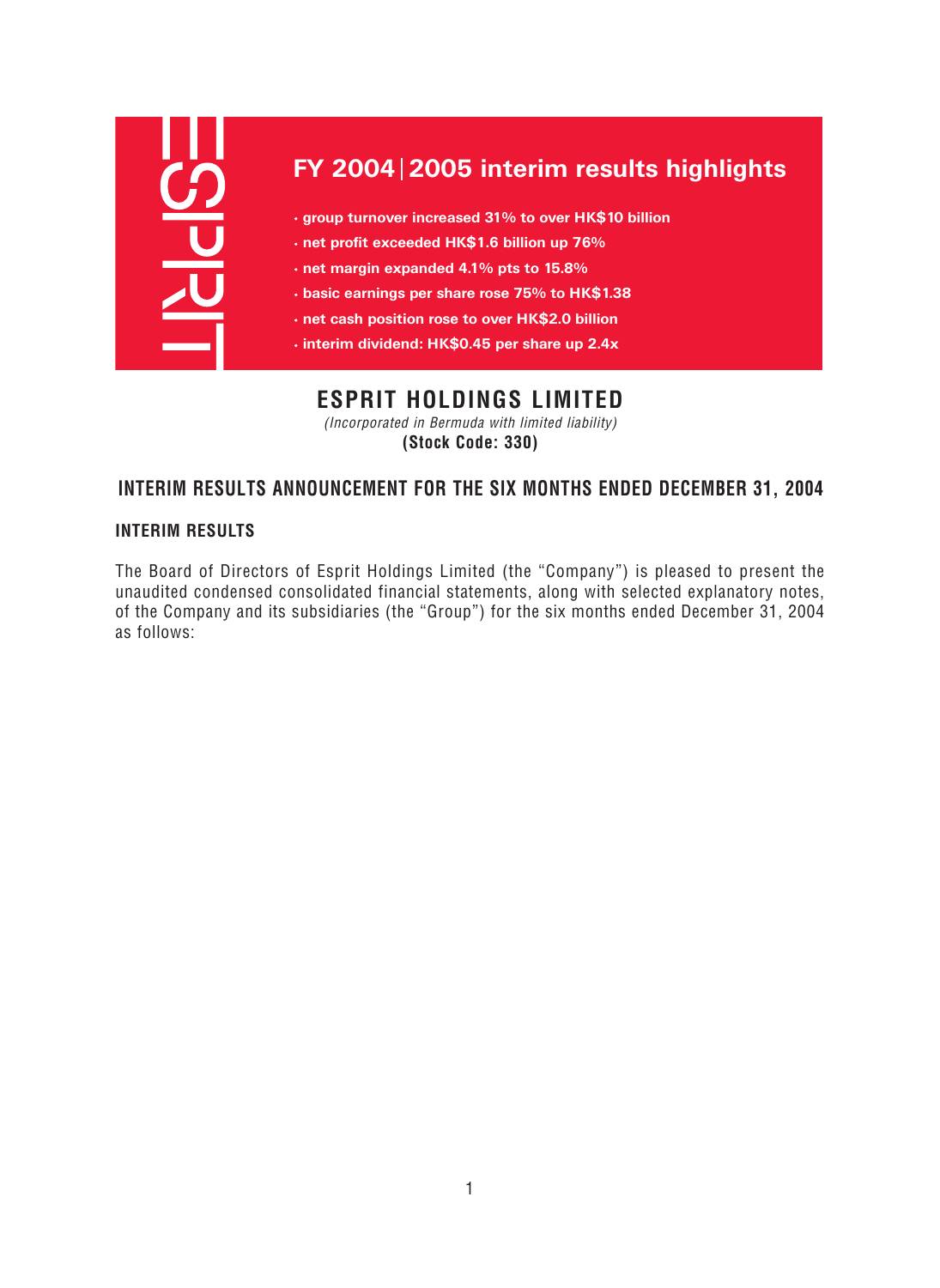# **Condensed Consolidated Income Statement (Unaudited)**

|                                                                                        |                                  | For the 6 months<br>ended December 31,                  |                                                      |
|----------------------------------------------------------------------------------------|----------------------------------|---------------------------------------------------------|------------------------------------------------------|
|                                                                                        | <b>Notes</b>                     | 2004<br><b>HK\$'000</b>                                 | 2003<br>HK\$'000                                     |
| <b>Turnover</b><br>Cost of goods sold                                                  | $\mathfrak{2}$                   | 10,452,127<br>(4,765,611)                               | 8,006,016<br>(3,958,528)                             |
| Gross profit<br>Staff costs<br>Depreciation<br>Other operating costs                   |                                  | 5,686,516<br>(1, 242, 911)<br>(199, 758)<br>(2,092,009) | 4,047,488<br>(946, 221)<br>(156, 757)<br>(1,525,401) |
| Operating profit<br>Interest income<br>Finance costs<br>Share of results of associates | 3<br>$\overline{4}$              | 2,151,838<br>13,249<br>(1, 206)<br>37,939               | 1,419,109<br>15,789<br>(11, 480)<br>33,626           |
| Profit before taxation<br><b>Taxation</b>                                              | 5                                | 2,201,820<br>(550, 360)                                 | 1,457,044<br>(519, 990)                              |
| Profit attributable to shareholders                                                    |                                  | 1,651,460                                               | 937,054                                              |
| Interim dividend                                                                       | 6                                | 538,985                                                 | 226,575                                              |
| Earnings per share<br>- Basic<br>- Diluted                                             | $\overline{7}$<br>$\overline{7}$ | <b>HK\$1.38</b><br><b>HK\$1.36</b>                      | HK\$0.79<br>HK\$0.78                                 |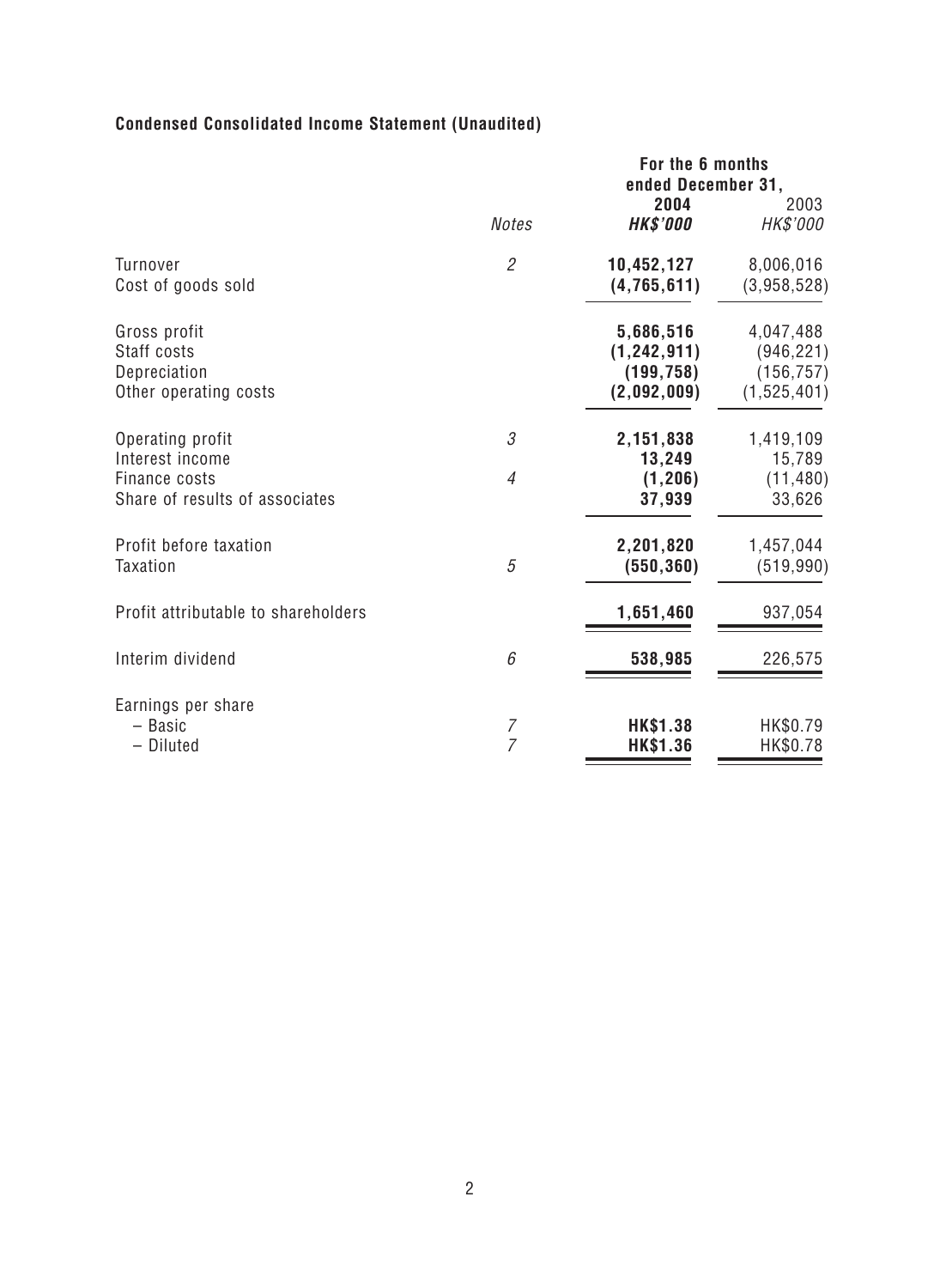# **Condensed Consolidated Balance Sheet**

|                                                                                                                                                                                    | <b>Notes</b> | <b>Unaudited</b><br>December 31,<br>2004<br><b>HK\$'000</b>           | Audited<br><b>June 30,</b><br>2004<br>HK\$'000                        |
|------------------------------------------------------------------------------------------------------------------------------------------------------------------------------------|--------------|-----------------------------------------------------------------------|-----------------------------------------------------------------------|
| <b>Non-current assets</b><br>Intangible assets<br>Property, plant and equipment<br>Other investments<br>Investments in associates<br>Prepaid lease payments<br>Deferred tax assets | 8            | 2,053,711<br>1,986,334<br>7,846<br>146,810<br>175,395<br>240,166      | 2,020,416<br>1,474,286<br>7,846<br>154,984<br>20,943<br>104,340       |
| <b>Current assets</b><br>Inventories<br>Debtors, deposits and prepayments<br>Amounts due from associates<br>Short-term bank deposits<br>Bank balances and cash                     | 9            | 4,610,262<br>1,403,723<br>2,104,024<br>26,671<br>137,489<br>1,878,734 | 3,782,815<br>1,137,184<br>1,702,406<br>18,546<br>214,154<br>1,543,554 |
| <b>Current liabilities</b><br>Creditors and accrued charges<br><b>Taxation</b><br>Obligations under finance leases                                                                 | 10           | 5,550,641<br>2,308,992<br>1,095,931                                   | 4,615,844<br>1,883,057<br>767,130                                     |
| - due within one year<br><b>Net current assets</b>                                                                                                                                 |              | 322<br>3,405,245<br>2,145,396                                         | 1,315<br>2,651,502<br>1,964,342                                       |
| <b>Total assets less current liabilities</b><br>Financed by:                                                                                                                       |              | 6,755,658                                                             | 5,747,157                                                             |
| Share capital<br>Reserves                                                                                                                                                          | 11           | 119,766<br>6,285,904                                                  | 119,340<br>5,295,617                                                  |
| <b>Shareholders' funds</b><br><b>Deferred tax liabilities</b>                                                                                                                      |              | 6,405,670<br>349,988                                                  | 5,414,957<br>332,200                                                  |
|                                                                                                                                                                                    |              | 6,755,658                                                             | 5,747,157                                                             |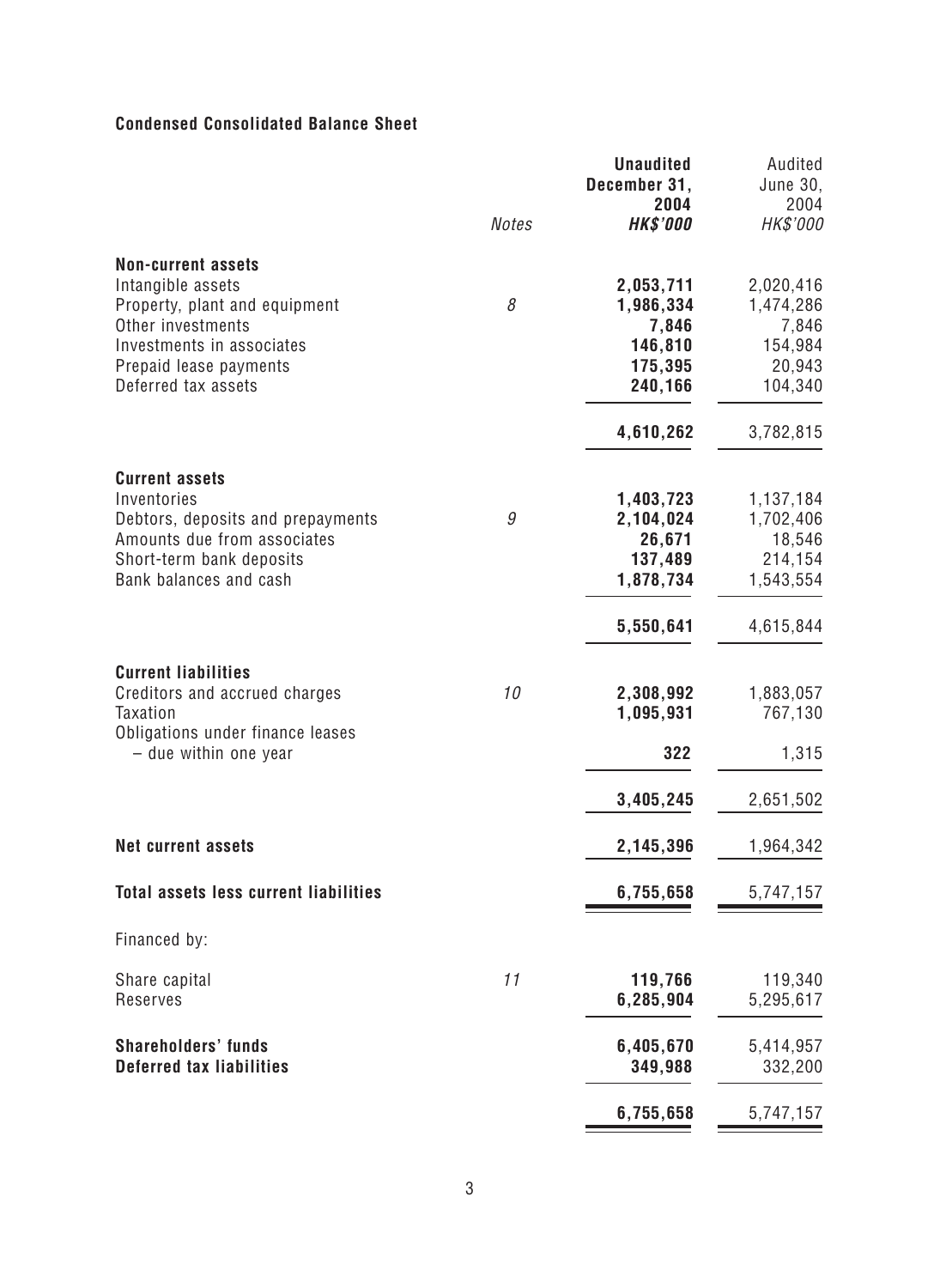#### **Notes to the Interim Financial Statements**

#### **1. Basis of preparation**

The accounting policies and methods of computation used in the preparation of these interim financial statements are consistent with those used in the annual financial statements for the year ended June 30, 2004.

As detailed in the notes to the annual financial statements for the year ended June 30, 2004, the Company's consolidated financial statements up to June 30, 2003 were prepared in accordance with accounting principles generally accepted in Hong Kong ("HKGAAP"). The Company adopted International Financial Reporting Standards ("IFRS") in preparing its consolidated financial statements for the year ended June 30, 2004 and converted the financial information retrospectively with effect from July 1, 2002. These unaudited condensed consolidated financial statements for the six months ended December 31, 2004 are prepared in accordance with IFRS and the comparative financial information for the six months ended December 31, 2003, previously reported in accordance with HKGAAP, has been adjusted to comply with IFRS. A reconciliation of the Group's equity at December 31, 2003 and net profit for the six months then ended from HKGAAP to IFRS is as follows:

|                                                                                                                                                                   | <b>Profit</b><br>attributable to<br>shareholders<br>HK\$'M | Shareholders'<br>funds<br>HK\$'M |
|-------------------------------------------------------------------------------------------------------------------------------------------------------------------|------------------------------------------------------------|----------------------------------|
| Under HKGAAP                                                                                                                                                      | 886                                                        | 4,384                            |
| Adjustments:<br>Reversal of amortization of trademarks and goodwill <i>(note a)</i><br>Recognition of fair value adjustments for                                  | 53                                                         | 291                              |
| foreign exchange forward contracts <i>(note b)</i><br>Alignment of associates reporting date <i>(note c)</i><br>Deferred tax effect on the reversal of previously | (6)<br>13                                                  | (21)<br>34                       |
| recognized accumulated amortization and<br>the retranslation of trademarks <i>(note d)</i>                                                                        | (9)                                                        | (69)                             |
| Under IFRS                                                                                                                                                        | 937                                                        | 4,619                            |

(a) Trademarks which have indefinite useful lives under IFRS are stated at cost less accumulated impairment losses (if any), but were carried at cost less accumulated amortization and impairment losses (if any) under HKGAAP. In addition, trademarks acquired through business combinations are recorded as assets of acquirees under IFRS, but were recorded as assets of acquirers under HKGAAP. The reversal of previously recognized accumulated amortization and the retranslation of trademarks cost based on functional currencies of acquirees at the closing rate resulted in an increase in trademarks by HK\$302,192,000 and an increase in net profit for the period then ended of HK\$52,532,000 under IFRS.

The goodwill arising on the acquisition of Red Earth International Holdings Limited with a carrying value of HK\$13,500,000 at December 31, 2003 under HKGAAP was fully impaired on July 1, 2002 by applying the impairment test under IFRS.

Under IFRS, the retranslation of goodwill arising on the acquisition of Bollag-Guggenheim & Co, AG based on functional currencies of acquirees at the closing rate resulted in an increase in goodwill and translation reserve both by HK\$2,791,000.

(b) Foreign exchange forward contracts were recorded as financial liabilities at their fair values at HK\$21,420,000 as at December 31, 2003 but were not recognized under HKGAAP.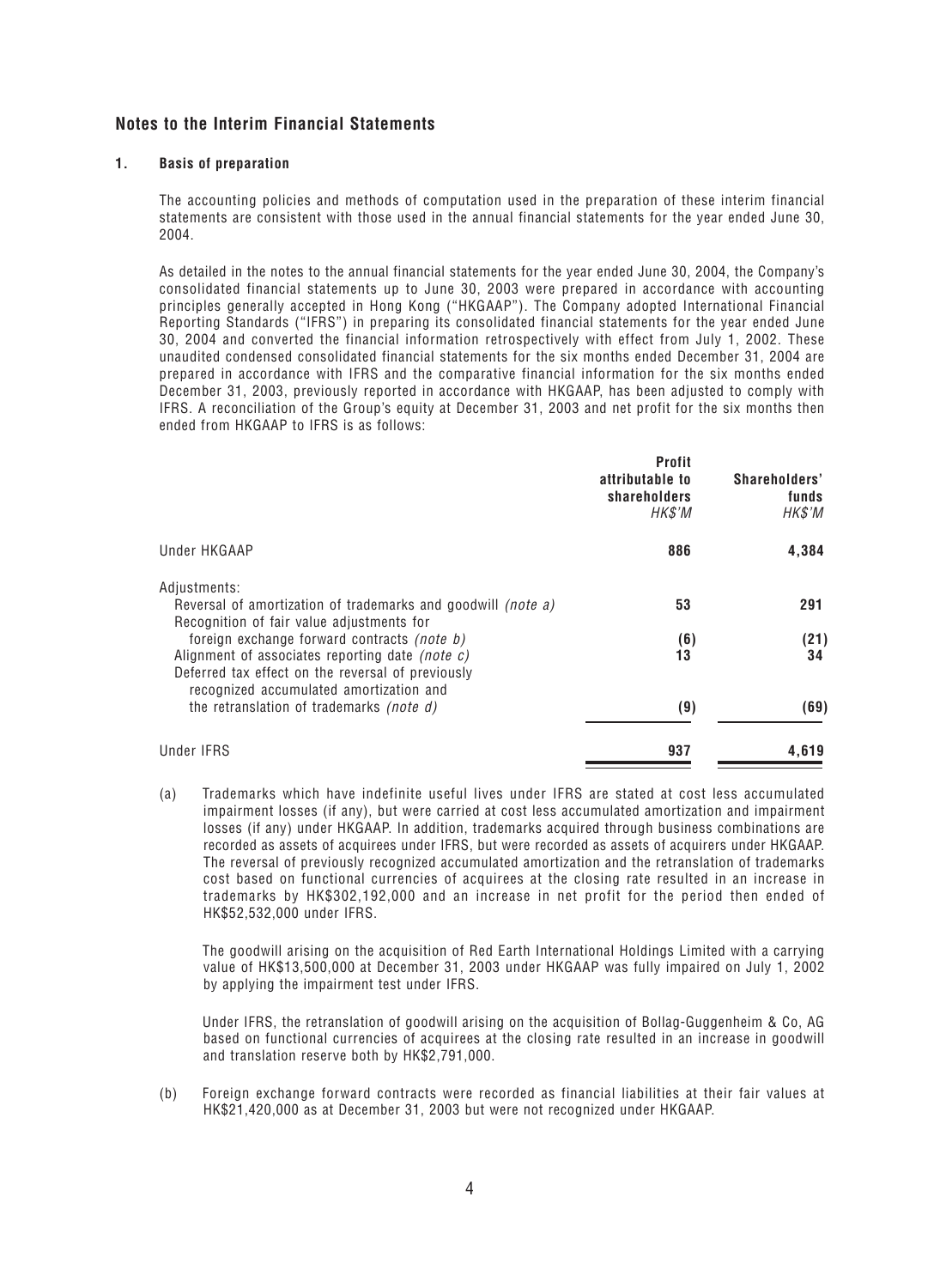- (c) Equity accounting for investments in associates was previously based on financial statements of the associates made up to June 30 each year. Adjustments have been made to realign the reporting date of the associates to that of the Group. As a result, the share of net assets of associates increased by HK\$33,626,000 with a corresponding increase in retained profits.
- (d) As a result of the reversal of previously recognized accumulated amortization and the retranslation of trademarks as stated in note 1(a), deferred tax liabilities increased by HK\$69,241,000 with a corresponding decrease in retained profits and translation reserve as at December 31, 2003 and a HK\$9,208,000 decrease in net profit for the period then ended.

#### **2. Turnover and segment information**

The Group is principally engaged in the wholesale and retail distribution, licensing of quality fashion and life-style products under its own internationally known  $\Xi$ SPRIT brand name, together with Red Earth cosmetics, skin and body care products and the operation of Salon Esprit.

|                            | For the 6 months<br>ended December 31, |                  |
|----------------------------|----------------------------------------|------------------|
|                            | 2004<br><b>HK\$'000</b>                | 2003<br>HK\$'000 |
| Turnover<br>Sales of goods | 10,354,551                             | 7,906,655        |
| Licensing and other income | 97,576                                 | 99,361           |
|                            | 10,452,127                             | 8,006,016        |

#### **Primary reporting format – business segments**

The Group's businesses are managed according to the nature of their operations and the products and services they provide. Each of the Group's business segments represents a strategic business unit that offers products and services which are subject to risks and returns that are different from those of other business segments. Inter-segment transactions are entered into under the normal commercial terms and conditions that would also be available to unrelated third parties.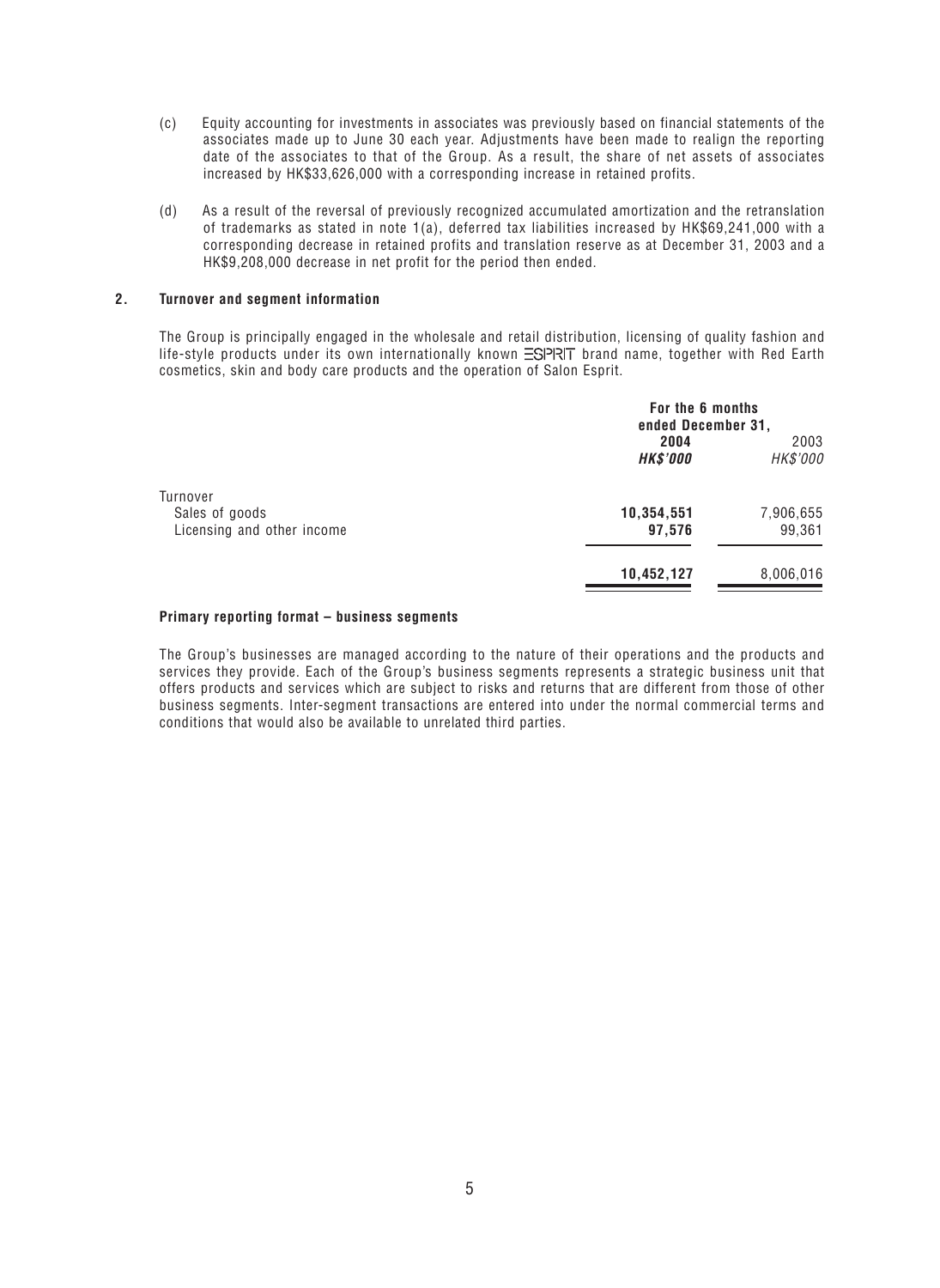As detailed in the notes to the annual financial statements for the year ended June 30, 2004, the Group has changed the basis of business segments reporting and no longer presents a sourcing segment to conform with the Group's internal financial reporting practice under its global management structure. The segment results previously attributable to the sourcing segment are now reflected within the wholesale and retail segments to reflect the Group's segment revenue and results earned from external customers. Accordingly, prior period comparatives have been adjusted to conform with the current period presentation.

|                                                                                                |                              |                           | For the 6 months ended December 31, 2004<br>Licensing |                                        |                                            |
|------------------------------------------------------------------------------------------------|------------------------------|---------------------------|-------------------------------------------------------|----------------------------------------|--------------------------------------------|
|                                                                                                | Wholesale<br><b>HK\$'000</b> | Retail<br><b>HK\$'000</b> | & others<br><b>HK\$'000</b>                           | <b>Eliminations</b><br><b>HK\$'000</b> | Group<br><b>HK\$'000</b>                   |
| Turnover<br>Inter-segment revenue                                                              | 5,938,913                    | 4,415,638                 | 97,576<br>251,556                                     | (251, 556)                             | 10,452,127                                 |
| Segment revenue                                                                                | 5,938,913                    | 4,415,638                 | 349,132                                               | (251, 556)                             | 10,452,127                                 |
| Segment results                                                                                | 1,418,835                    | 581,043                   | 266,865                                               | (30, 170)                              | 2,236,573                                  |
| Unallocated net expenses<br>Interest income<br>Finance costs<br>Share of results of associates |                              |                           |                                                       |                                        | (84, 735)<br>13,249<br>(1, 206)<br>37,939  |
| Profit before taxation                                                                         |                              |                           |                                                       |                                        | 2,201,820                                  |
|                                                                                                |                              |                           | For the 6 months ended December 31, 2003<br>Licensing |                                        |                                            |
|                                                                                                | Wholesale<br>HK\$'000        | Retail<br>HK\$'000        | & others<br>HK\$'000                                  | Eliminations<br>HK\$'000               | Group<br>HK\$'000                          |
| Turnover<br>Inter-segment revenue                                                              | 4,664,639                    | 3,242,016                 | 99,361<br>174,539                                     | (174, 539)                             | 8,006,016                                  |
| Segment revenue                                                                                | 4,664,639                    | 3,242,016                 | 273,900                                               | (174, 539)                             | 8,006,016                                  |
| Segment results                                                                                | 945,159                      | 379,824                   | 134,785                                               | (14, 861)                              | 1,444,907                                  |
| Unallocated net expenses<br>Interest income<br>Finance costs<br>Share of results of associates |                              |                           |                                                       |                                        | (25, 798)<br>15,789<br>(11, 480)<br>33,626 |
| Profit before taxation                                                                         |                              |                           |                                                       |                                        | 1,457,044                                  |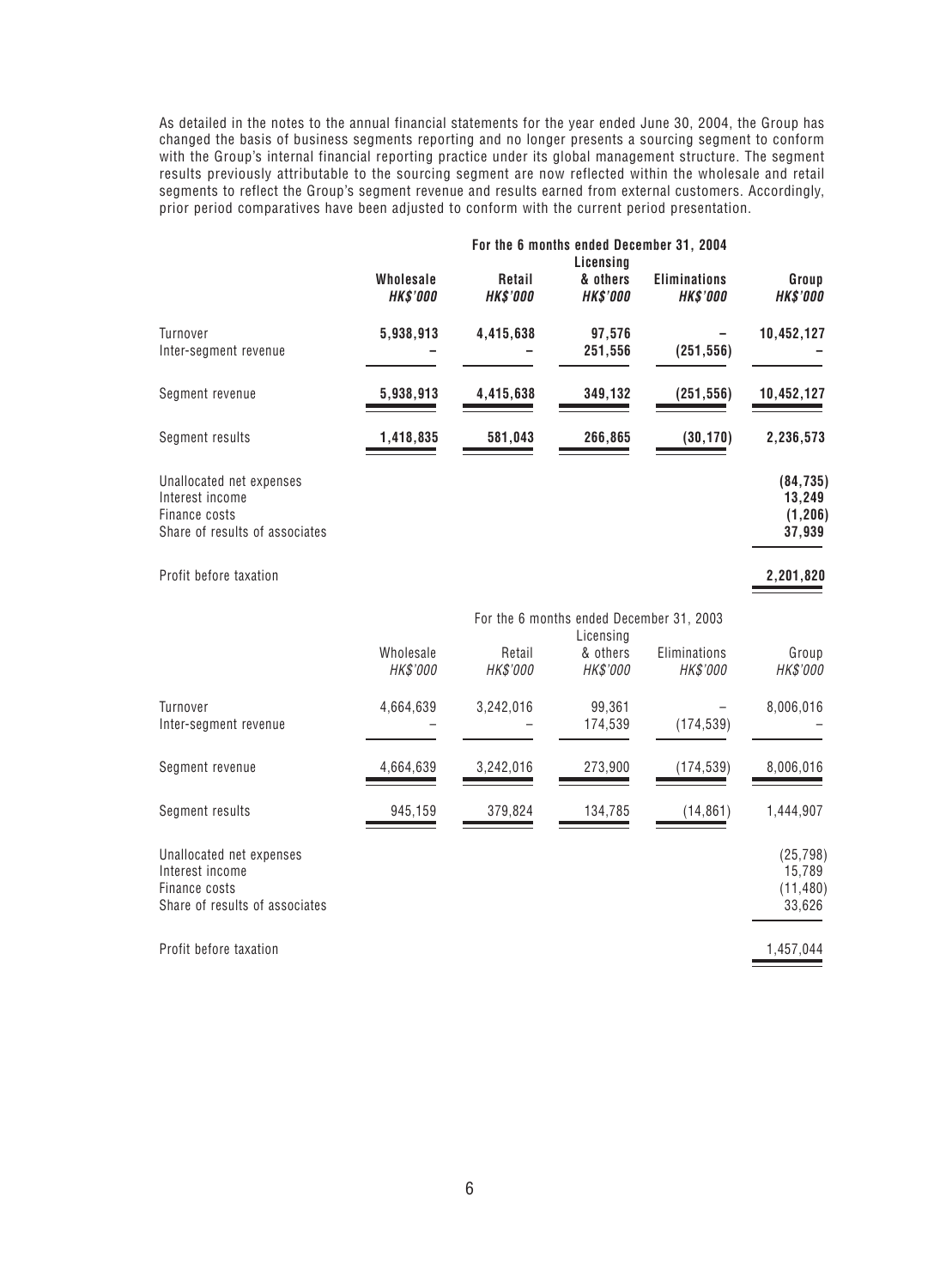#### **Secondary reporting format – geographical segments**

In determining the Group's geographical segments, turnover is attributed to the segments based on the location of customers.

|    |                                                                                    | For the 6 months<br>ended December 31, |                  |
|----|------------------------------------------------------------------------------------|----------------------------------------|------------------|
|    |                                                                                    | 2004                                   | 2003             |
|    |                                                                                    | <b>HK\$'000</b>                        | HK\$'000         |
|    | Turnover                                                                           |                                        |                  |
|    | Europe                                                                             | 8,892,672                              | 6,703,782        |
|    | Asia                                                                               | 949,053                                | 726,183          |
|    | Australasia                                                                        | 377,141                                | 367,428          |
|    | North America and others                                                           | 233,261                                | 208,623          |
|    |                                                                                    | 10,452,127                             | 8,006,016        |
| 3. | <b>Operating profit</b>                                                            |                                        |                  |
|    |                                                                                    | For the 6 months                       |                  |
|    |                                                                                    | ended December 31,                     |                  |
|    |                                                                                    | 2004<br><b>HK\$'000</b>                | 2003<br>HK\$'000 |
|    | Operating profit is arrived at after<br>crediting and charging the following:      |                                        |                  |
|    | Crediting:                                                                         |                                        |                  |
|    | Net exchange gains                                                                 | 27,003                                 | 2,328            |
|    | Charging:                                                                          |                                        |                  |
|    | Depreciation                                                                       |                                        |                  |
|    | - Owned assets                                                                     | 199,722                                | 156,501          |
|    | - Assets held under finance leases                                                 | 36                                     | 256              |
|    | Impairment of property, plant and equipment                                        |                                        | 1,007            |
|    | Loss on disposal of property, plant and equipment                                  |                                        | 2,794            |
|    | Provision for obsolete stocks and stock write-offs<br>Provision for doubtful debts | 56,849                                 | 32<br>21,711     |
|    | Provision for retail store exit costs                                              | 20,257                                 | 14,545           |
| 4. | <b>Finance costs</b>                                                               |                                        |                  |
|    |                                                                                    | For the 6 months                       |                  |
|    |                                                                                    | ended December 31,                     |                  |
|    |                                                                                    | 2004                                   | 2003             |
|    |                                                                                    | <b>HK\$'000</b>                        | HK\$'000         |
|    | Interest on bank loans and overdrafts                                              | 1,186                                  |                  |
|    | wholly repayable within five years<br>Interest element of finance leases payments  | 20                                     | 11,433<br>47     |
|    |                                                                                    |                                        |                  |

**1,206** 11,480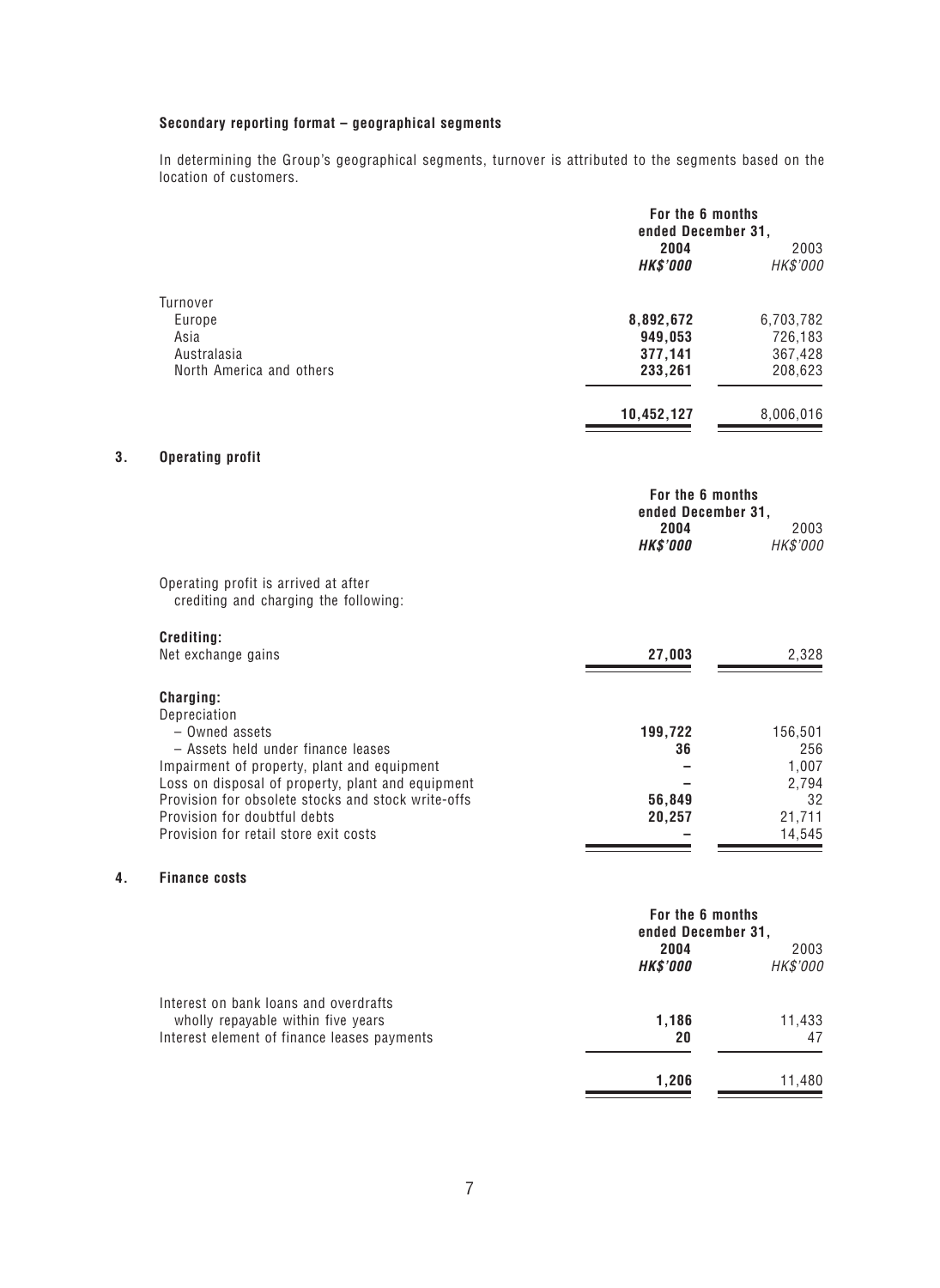#### **5. Taxation**

|                             | For the 6 months<br>ended December 31, |                  |
|-----------------------------|----------------------------------------|------------------|
|                             | 2004<br><b>HK\$'000</b>                | 2003<br>HK\$'000 |
| Current tax                 |                                        |                  |
| Hong Kong profits tax       | 1,200                                  | 47,319           |
| Overseas taxation           | 667,053                                | 483,400          |
| Overprovision in prior year | (4,000)                                |                  |
|                             | 664,253                                | 530,719          |
| Deferred tax credit         |                                        |                  |
| Current period              | (113, 893)                             | (9,887)          |
| Change in tax rate          |                                        | (842)            |
|                             | (113, 893)                             | (10, 729)        |
|                             | 550,360                                | 519,990          |
|                             |                                        |                  |

Hong Kong profits tax is calculated at 17.5% (2003/2004: 17.5%) of the estimated assessable profit for the period.

Overseas (outside of Hong Kong) taxation has been calculated on the estimated assessable profit for the period at the rates of taxation prevailing in the countries in which the Group companies operate.

#### **6. Interim dividend**

|                                                                          | For the 6 months<br>ended December 31, |                  |
|--------------------------------------------------------------------------|----------------------------------------|------------------|
|                                                                          | 2004<br><b>HK\$'000</b>                | 2003<br>HK\$'000 |
| Interim dividend declared of HK\$0.45<br>(2003/2004: HK\$0.19) per share | 538,985                                | 226,575          |

The amount for the 2004/2005 interim dividend is based on 1,197,745,434 shares (2003/2004: 1,192,502,434 shares) in issue at February 23, 2005.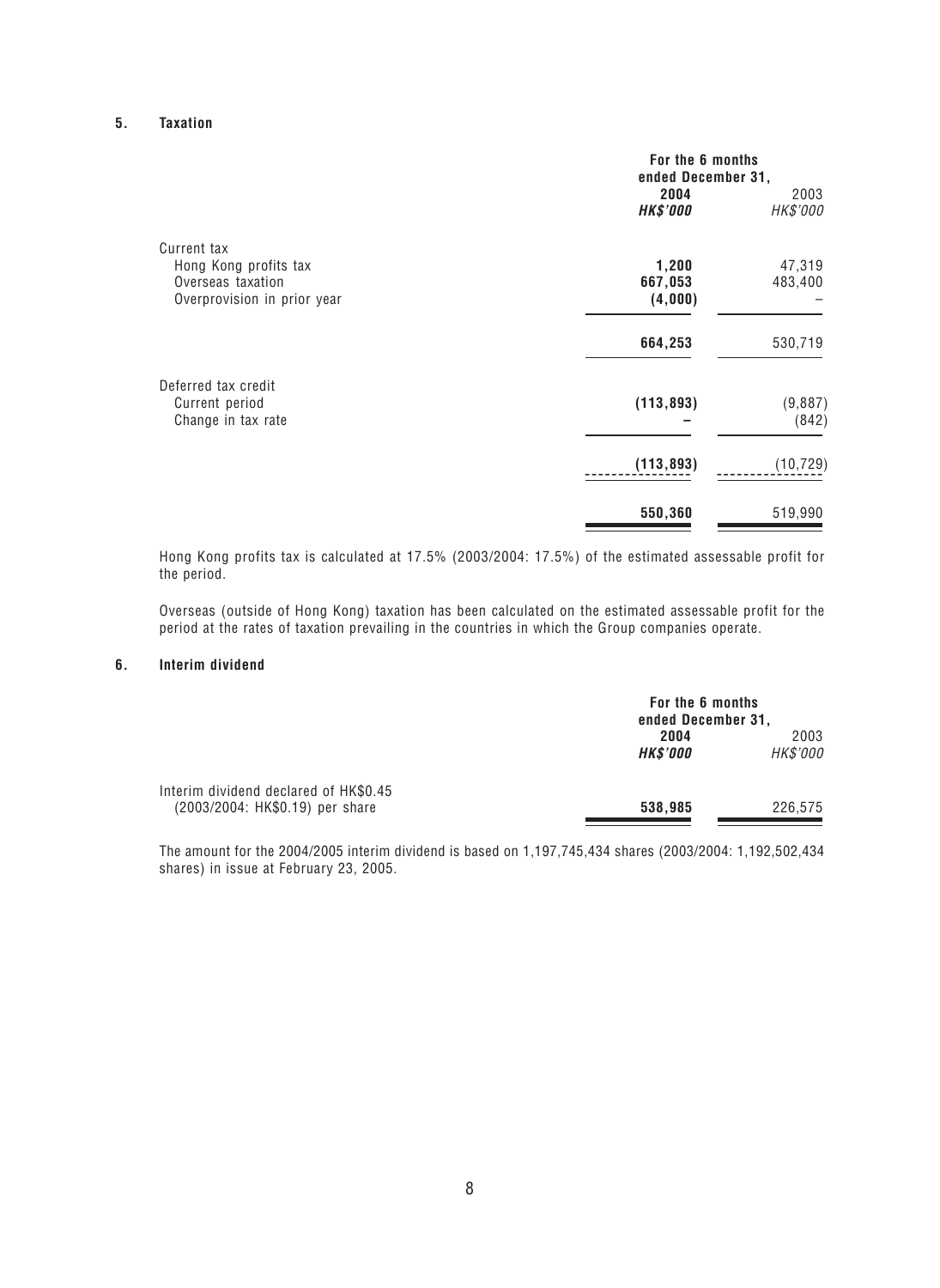#### **7. Earnings per share**

#### **Basic**

Basic earnings per share is calculated by dividing the profit attributable to shareholders by the weighted average number of ordinary shares in issue during the period.

|                                                                    | For the 6 months<br>ended December 31, |           |
|--------------------------------------------------------------------|----------------------------------------|-----------|
|                                                                    | 2004                                   | 2003      |
| Profit attributable to shareholders <i>(HK\$'000)</i>              | 1,651,460                              | 937,054   |
| Weighted average number of ordinary shares<br>in issue (thousands) | 1,194,221                              | 1,190,435 |
| Basic earnings per share (HK\$ per share)                          | 1.38                                   | 0.79      |

#### **Diluted**

Diluted earnings per share is calculated based on the profit attributable to shareholders, and the weighted average number of shares in issue during the period after adjusting for the number of dilutive potential ordinary shares granted under the Company's share option schemes.

|                                                                                                                 | For the 6 months<br>ended December 31, |                                                          |
|-----------------------------------------------------------------------------------------------------------------|----------------------------------------|----------------------------------------------------------|
|                                                                                                                 | 2004                                   | 2003                                                     |
| Profit attributable to shareholders (HK\$'000)                                                                  | 1,651,460                              | 937,054                                                  |
| Weighted average number of ordinary shares<br>in issue (thousands)<br>Adjustments for share options (thousands) | 1,194,221<br>22,409                    | 1,190,435<br>9,635                                       |
| Weighted average number of ordinary shares for<br>diluted earnings per share (thousands)                        | 1,216,630                              | 1,200,070                                                |
| Diluted earnings per share (HK\$ per share)                                                                     | 1.36                                   | 0.78                                                     |
| 8.<br>Property, plant and equipment                                                                             |                                        |                                                          |
|                                                                                                                 |                                        | <i>HK\$'000</i>                                          |
| At July 1, 2004<br>Exchange translation<br>Additions<br>Disposals<br>Depreciation (Note 3)                      |                                        | 1,474,286<br>158,990<br>556,564<br>(3,748)<br>(199, 758) |
| At December 31, 2004                                                                                            |                                        | 1,986,334                                                |

During the period ended December 31, 2004, the Group incurred approximately HK\$102.9 million in purchasing new head office buildings, approximately HK\$361.9 million in expansion and renovation of retail shops in various locations and approximately HK\$53.3 million in office improvements and equipment.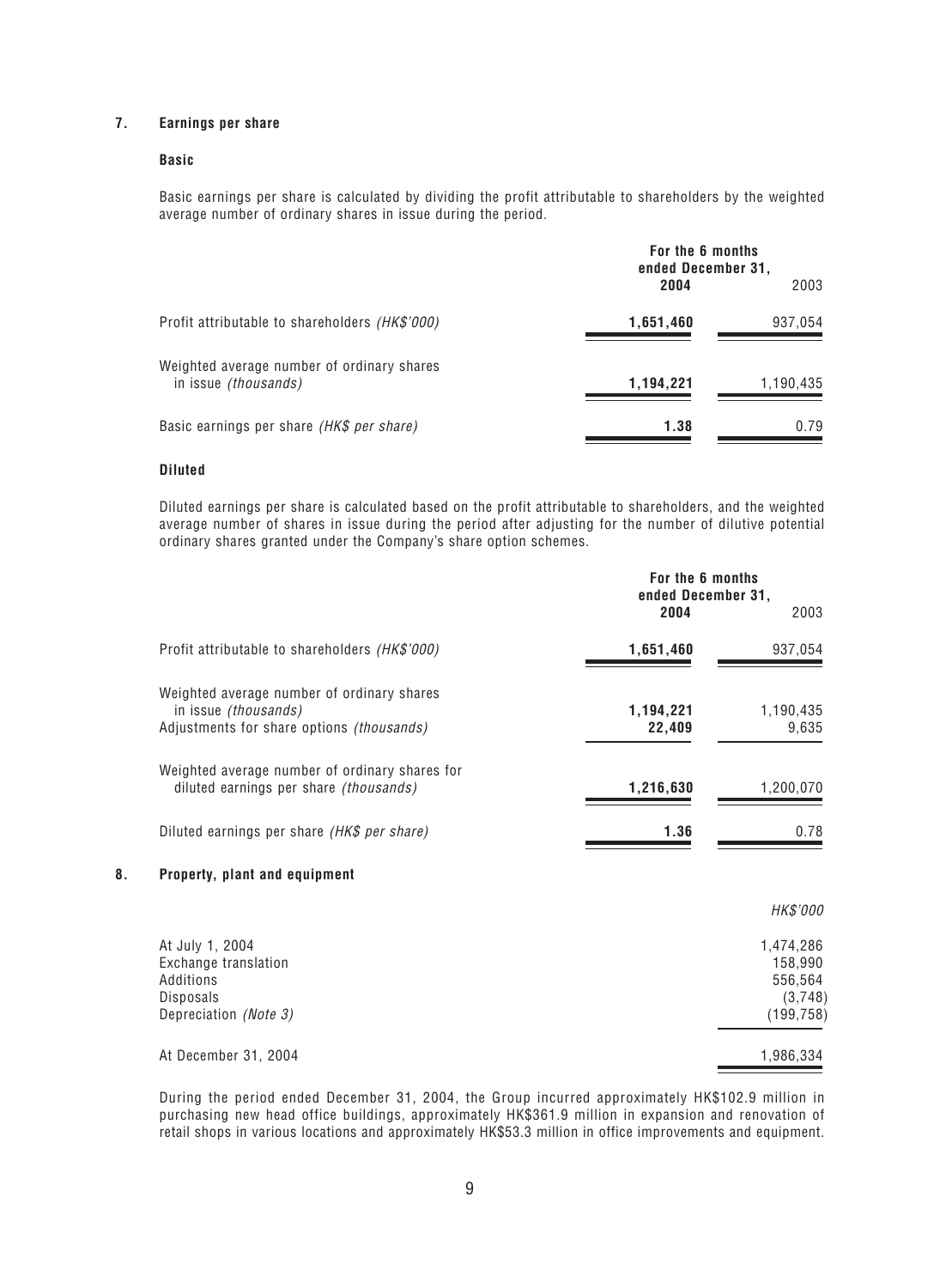#### **9. Debtors, deposits and prepayments**

Debtors, deposits and prepayments included trade debtors and their ageing analysis is as follows:

|              | <b>December 31, 2004</b><br><b>HK\$'000</b> | June 30, 2004<br>HK\$'000 |
|--------------|---------------------------------------------|---------------------------|
| $0-30$ days  | 1,289,372                                   | 1,094,794                 |
| 31-60 days   | 67,811                                      | 39,919                    |
| 61-90 days   | 28,403                                      | 14,981                    |
| Over 90 days | 77,761                                      | 46,802                    |
|              | 1,463,347                                   | 1,196,496                 |

The Group's retail sales to customers are mainly on cash basis. The Group also grants credit period which is usually 30 days to certain wholesale and franchise customers.

#### **10. Creditors and accrued charges**

**11.** 

Creditors and accrued charges included trade creditors and their ageing analysis is as follows:

|                                                     | <b>December 31, 2004</b><br><b>HK\$'000</b>         | June 30, 2004<br>HK\$'000        |
|-----------------------------------------------------|-----------------------------------------------------|----------------------------------|
| $0-30$ days<br>31-60 days                           | 811,978<br>8,720                                    | 659,417<br>41,405                |
| 61-90 days                                          | 11,582                                              | 13,676                           |
| Over 90 days                                        | 26,969                                              | 30,515                           |
|                                                     | 859,249                                             | 745,013                          |
| Share capital                                       |                                                     |                                  |
|                                                     | <b>December 31, 2004</b><br><b>HK\$'000</b>         | June 30, 2004<br>HK\$'000        |
| Authorized<br>2,000,000,000 shares of HK\$0.10 each | 200,000                                             | 200,000                          |
|                                                     | <b>Number of shares</b><br>of HK\$0.10 each<br>'000 | <b>Nominal value</b><br>HK\$'000 |
| Issued and fully paid<br>At July 1, 2004            | 1,193,398                                           | 119,340                          |
| Exercise of share options (Note)                    | 4,262                                               | 426                              |
| At December 31, 2004                                | 1,197,660                                           | 119,766                          |

Note: During the period, 4,262,000 ordinary shares of HK\$0.10 were issued at a premium in the range of HK\$14.50 to HK\$24.35 each in relation to the share options exercised by Directors and employees under the share option schemes.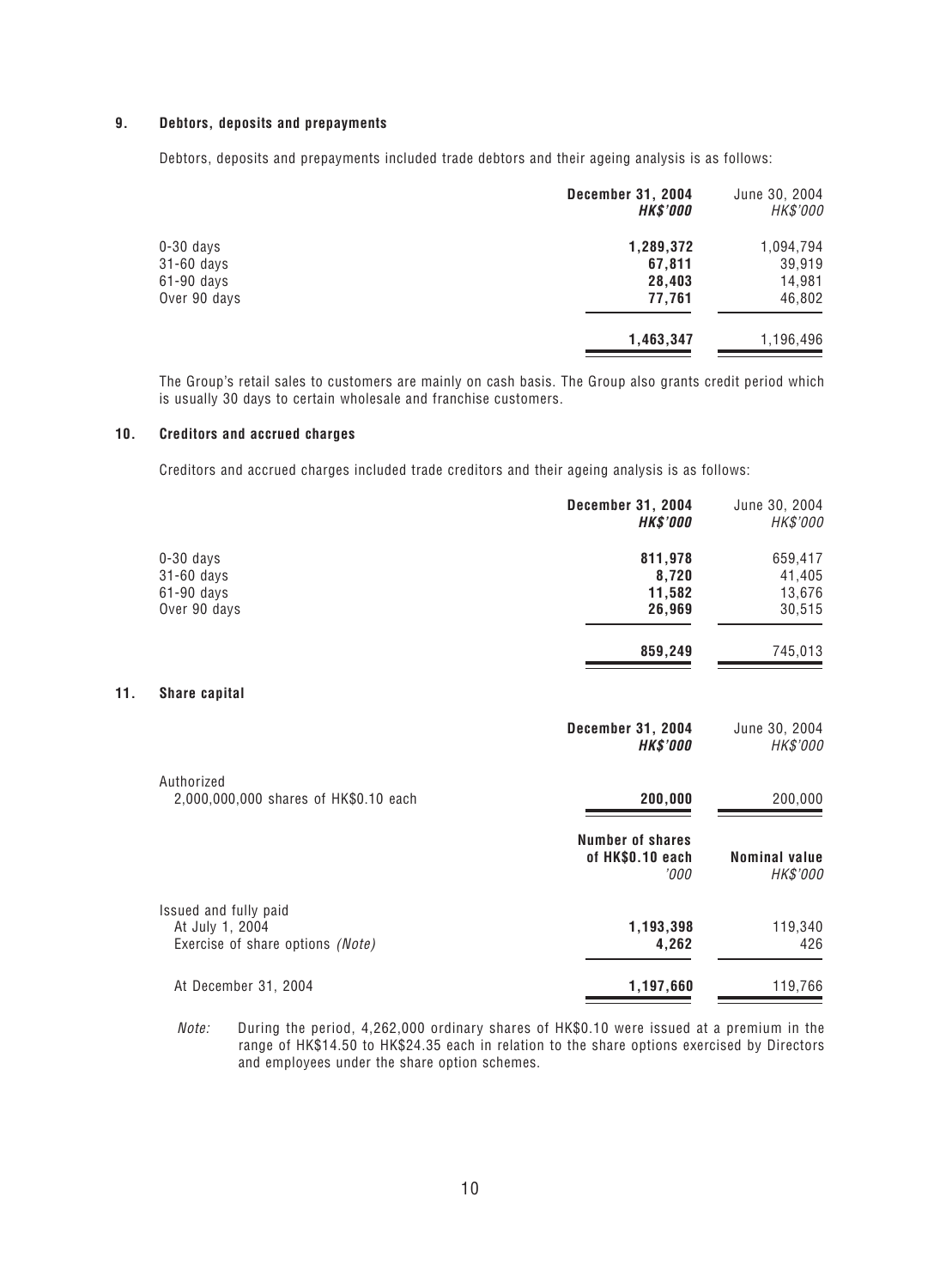#### **INTERIM DIVIDEND**

The Board of Directors has declared an interim dividend for the six months ended December 31, 2004 of HK\$0.45 per share (FY2003/2004: HK\$0.19), representing an increase of 2.4 times over last year and reflecting both our profit growth and our strong cash position. The dividend will be payable on or about Friday, April 8, 2005 to the shareholders whose names appear on the Registers of Members of the Company at close of business on Friday, April 1, 2005 ("Shareholders"). The relevant dividend warrants will be despatched to Shareholders on or about Thursday, April 7, 2005.

#### **OPERATION REVIEW**

The Group achieved another record first half results supported by strong turnover growth with solid expansion of margins.

Turnover of the Group reached HK\$10,452 million for the six months ended December 31, 2004, up 30.6% from the corresponding period last year. This increase was driven by growth across all key product divisions, distribution channels and geographical regions.

Group EBIT margin grew 2.9% points to 20.6% driven by 3.6% points improvement in wholesale EBIT margin to 23.9% and 1.5% points improvement in retail EBIT margin to 13.2%. These two factors contributed to a 51.6% increase in operating profit (or EBIT) over the comparable period last year to HK\$2,152 million.

Net margin expanded 4.1% points to 15.8% and net profit surged 76.2% to HK\$1,651 million.

#### **Geographically Diversified Growth**

We continued to build on  $\Xi$ SPRIT's penetration in core markets while extending our global reach. All regions contributed to the Group's strong growth in the first half.

In terms of turnover, Europe recorded 32.7% of growth, Asia achieved 30.7% of growth, while Australasia and North America also grew by 2.6% and 11.8% respectively. Developing new markets including France and Scandinavia achieved remarkable year-on-year growth of 58.5% and 49.4% respectively while we continue to enlarge our foothold in Germany and Benelux. These satisfactory results reflected the success of our balanced growth strategy: steadily nurturing our core markets while seeding and investing in opportunities in new ones.

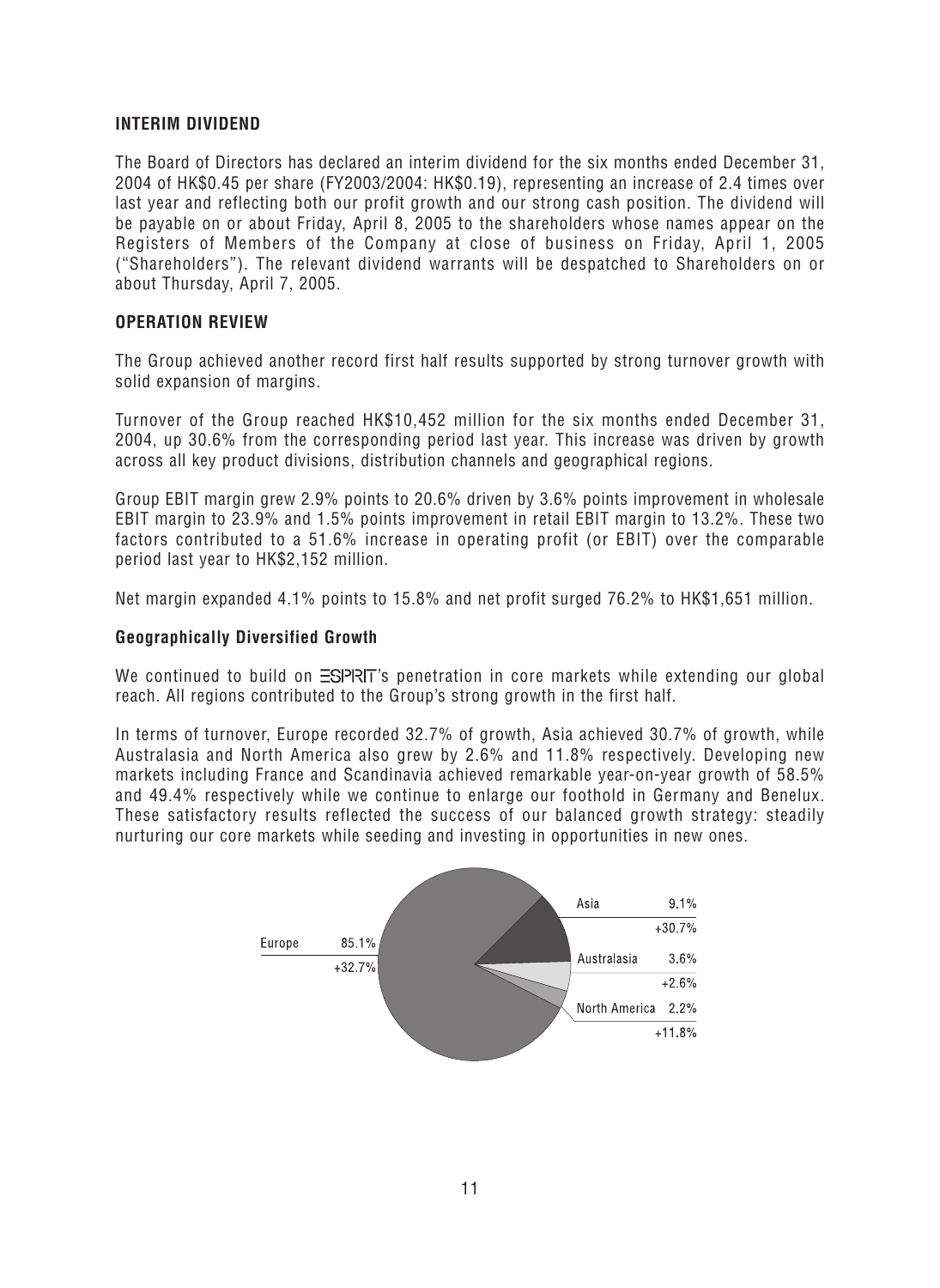# **Extended and Fresh Product Offerings**

Our performance reflected the strength of the  $\Xi$ SPR $\overline{T}$  brand and consumers' continued enthusiasm for our fresh and relevant product offerings. Although women's casual continued to be our core product division and achieved 28% year-on-year turnover growth, the newer product divisions such as women's Collection and women's sports continued to gather momentum and recorded noticeable year-on-year turnover growth of 53% and 52% respectively.

New products were being introduced into various markets as the Group continued to gain international foothold across different regions. edc men was launched in Europe while edc women and Collection were introduced to Australia during the first half of the financial year.



## **Enhanced Profitability Across Distribution Channels**

Growth during the period was attributed to our continued strong wholesale and retail performances in Europe, retail improvements in Asia and stable wholesale developments in Asia and Australasia.



**Wholesale** sales increased by 27.3% to HK\$5,939 million during the first half of the financial year. This increase was primarily driven by growth in the European region, in which sales grew by 27.3% over the comparable period in the prior year.

We continued to see visible results from our initiatives to expand the wholesale business geographically. While our core wholesale market Germany, accounting for 48.7% of the Group's wholesale turnover, continued to deliver 15.8% year-on-year turnover growth when last year wholesale turnover from Germany is adjusted to exclude sales to Switzerland during that period, the rest of Europe achieved 50.3% year-on-year sales growth and now contributes to 45.0% of the Group's wholesale turnover from 38.1% of the comparable period last year.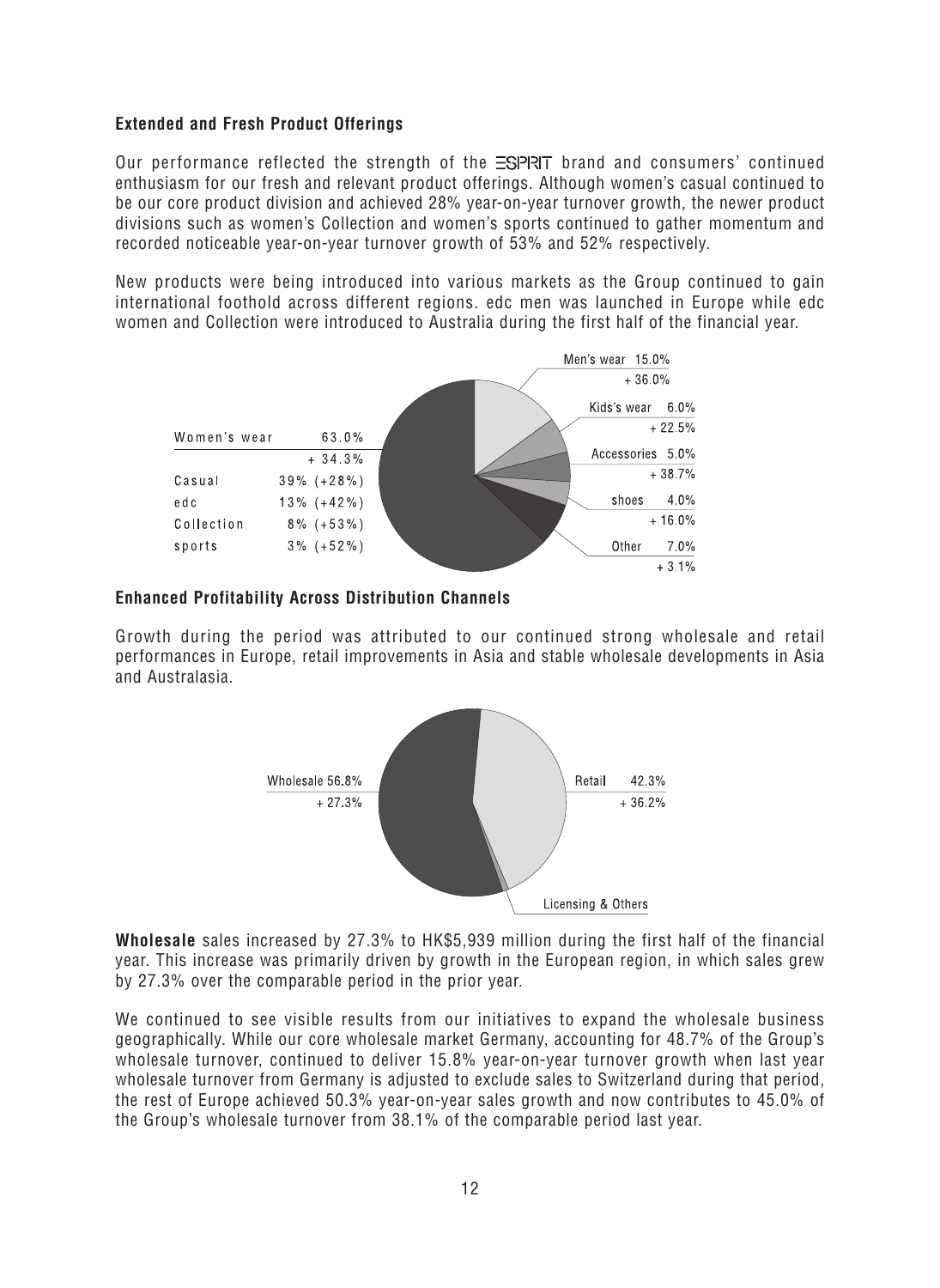Our effort to diversify our wholesale business also yielded encouraging result in Asia with the region achieving 28.0% year-on-year turnover growth to over HK\$280 million during the first half of the financial year. These results were supported by a healthy wholesale sales growth to China and wholesale developments in new territories including Dubai, Saudi Arabia, Thailand, Philippines and Indonesia. Further developments were the opening of the first  $\Xi$ SPRIT franchise store in Lebanon and Iran; the opening of  $\Xi$ SPRIT's first showroom in Dubai; and the establishment of a new servicing team that offers comprehensive support to regional wholesale partners including merchandising, visual, architecture and marketing.

Over 1,200 new wholesale point-of-sales were added across the regions during the period as the Group continued to penetrate and expand its wholesale presence geographically. Since the end of June 2004, the number of stand-alone partnership stores, shop-in-stores in department stores and identity corners in multi-label stores increased to over 600, 3,000 and 4,900, totaling over 125,000 m², 160,000 m² and 106,000 m² in controlled selling space respectively. This represents a net increase of 17% compared with the beginning of the financial year.

Continuing strong growth in core markets and favorable developments in newer ones enabled the Group to achieve higher operating leverage leading to further margin expansions. Wholesale EBIT margin expanded to 23.9% from 20.3% in the comparable period last year.



**Retail** sales increased 36.2% to HK\$4,416 million driven by 9.5% growth in comparable-store sales, maturing of over 20,000 m $^{\rm 2}$  new retail space opened last year and a more than 19,000 m $^{\rm 2}$ increase in net retail space in the first half of the financial year.

Our focus on retail productivity has started to deliver visible results. Higher store traffic continued to be seen as a result of the increased newness of our products and a wider selection of product offerings. The enhanced focus on in-store merchandize management together with continuous improvement in customer services helped to drive conversion rates and bolster sales. Group average net sales per square meter and operating profit per square meter rose 7% and 21% respectively in local currency terms over the same period last year.

Europe was the best performing retail market registering a 42.9% increase in sales to HK\$3.3 billion. Continuing maturity of new stores opened less than 12 months and healthy growth from comparable-stores are the key drivers behind the growth.

The Asian operation recovered favorably during the first half of the financial year and registered 35.9% year-on-year turnover growth. Improved productivity brought the region back to profitability from around break-even last year. These were primarily driven by comparable-store sales growth in the region.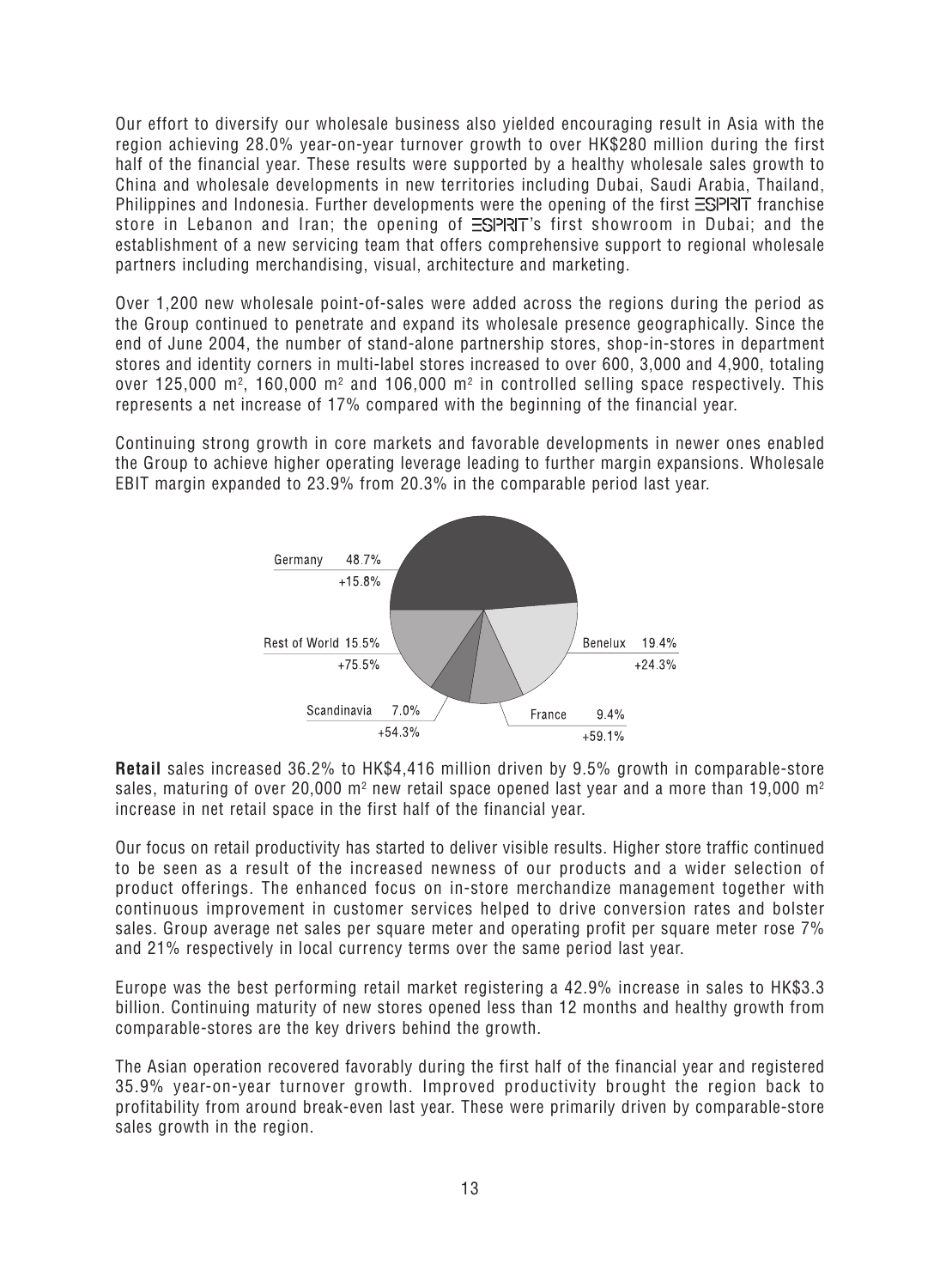North America and Australasia, together accounted for 11% of total retail turnover, also recorded 4% turnover increase to HK\$500 million.

The Group has opened 89 and closed 25 retail stores since June 2004, increasing the total number of directly managed stores to over 620. Net sales area grew by 11% to over 189,000  $m<sup>2</sup>$ .

Higher levels of full-price sell-through, stronger gross margins and stringent overhead controls contributed to a 1.5% points improvement in retail EBIT margin to 13.2%. This was despite the higher overhead and depreciation expenses from retail expansion and its associated short-term profit dilution effect.



**Licensing** income from third parties increased to HK\$56.6 million in the first half of the financial year. Excluding licensing income from Bollag-Guggenheim & Co. AG (the previous country distributor for Switzerland and Italy, which was acquired by the Group in December 2003 and therefore no longer treated as a third party), third party licensing income grew by 27.8% yearon-year. This growth was generated across the majority of our license products including Timewear, Home, Bed & Bath, Swimwear, and Umbrella. During the six months ended December 31, 2004, 2 new licensing partners were added and 5 new product categories were launched, increasing our portfolio of product licensees to over 30 and offering around 28 merchandize categories to customers.

New products launched during the reporting period include  $\equiv$ SPRIT Home, baby furniture, glassware, stationery, EDC costume jewellery in Europe, bed linen and socks in the U.S., stationery in Asia and shoes, bed linen, towels and stationery in Australasia.

In addition, existing licensed products that were rolled out in other regions included watches and jewellery in China, watches in Canada and baby carriages in Asia and Australia. All these newly introduced license businesses are expected to contribute additional licensing income in the second half of this financial year.

## **FINANCIAL REVIEW**

#### **Turnover**

Group turnover grew by 30.6% during the first half of the financial year which also reflected the turnover from the newly acquired territories, Switzerland and Italy, and a higher Euro exchange rate than the same period last year.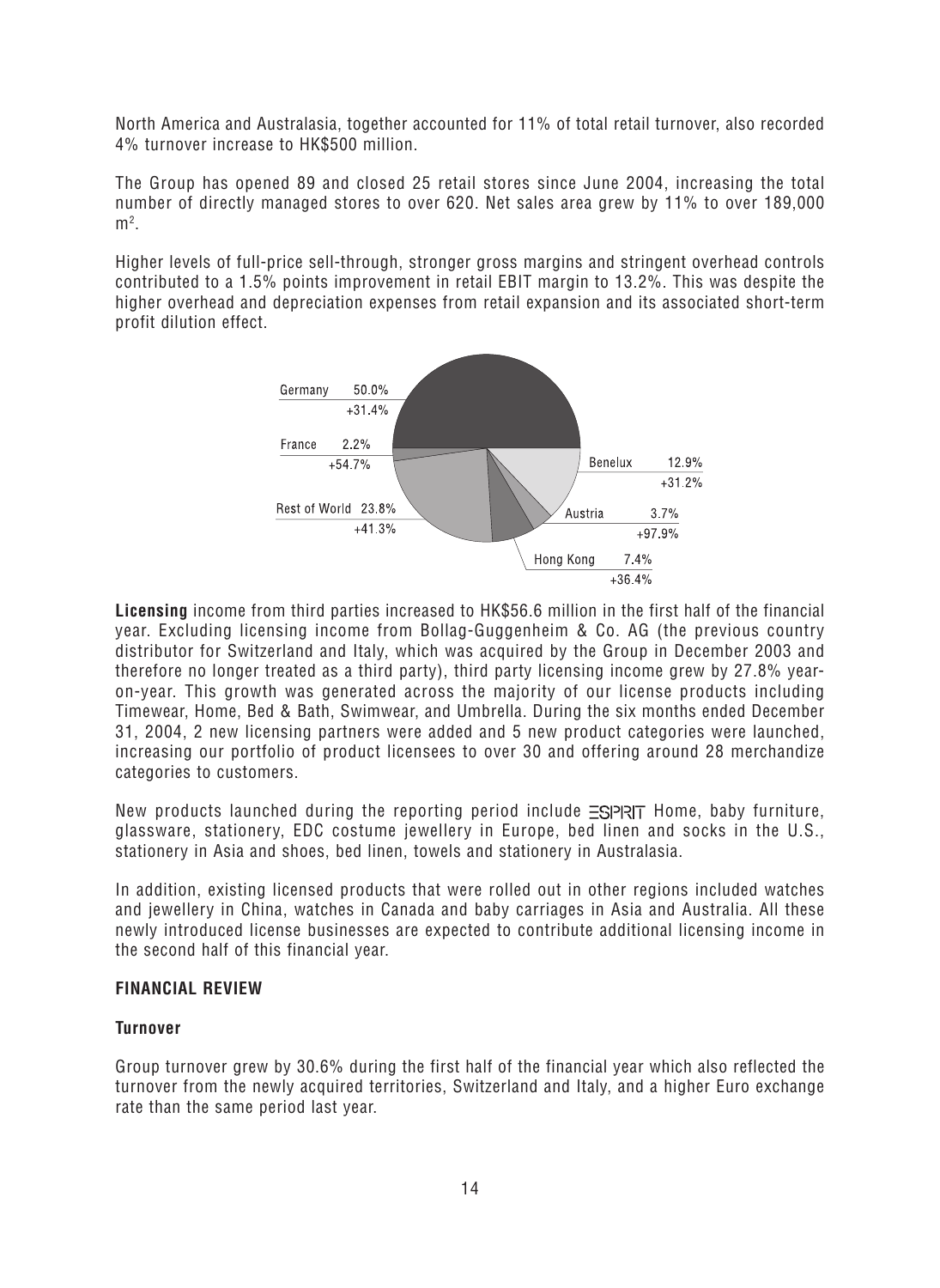|                      | 6 months ended December 31,<br>2004<br>2003 |         | <b>yoy</b><br>Growth |
|----------------------|---------------------------------------------|---------|----------------------|
|                      |                                             |         |                      |
| <b>Europe</b>        | 85.1%                                       | 83.7%   | 32.7%                |
| Germany              | 49.0%                                       | 53.5%   | 19.7%                |
| Benelux              | 16.5%                                       | 17.0%   | 26.5%                |
| France               | 6.2%                                        | $5.1\%$ | 58.5%                |
| Austria              | 4.3%                                        | 3.8%    | 47.9%                |
| <b>Others</b>        | $9.1\%$                                     | 4.3%    | 172.6%               |
| Asia                 | 9.1%                                        | 9.1%    | 30.7%                |
| <b>Australasia</b>   | 3.6%                                        | 4.6%    | 2.6%                 |
| <b>North America</b> | 2.2%                                        | 2.6%    | 11.8%                |

## **Gross Profit**

Group gross margin grew 3.8% points to 54.4% of turnover in the first half of FY2004/2005 (FY2003/2004: 50.6%). Better merchandize offerings with more full-price sell-through, tighter control on cost of goods and gains from favorable Euro currency effects due to our international sourcing structure contributed to the gross profit margin expansion. As a result of the strong gross margin improvement, Group gross profit rose 40.5% in the first half of FY2004/2005 and reached HK\$5,687 million (FY2003/2004: HK\$4,047 million).

# **Operating Profit (EBIT)**

Group EBIT for the first half grew 51.6% year-on-year to HK\$2,152 million. Group EBIT margin expanded by 2.9% points to 20.6%. This was attributable to strong gross margin improvements, higher operating leverage in wholesale, productivity improvements in retail and profitability improvement in Asia. These were partly offset by an increase in overhead costs mainly associated with the geographical diversification of our retail and wholesale operations.

Operating expenses, including selling, general & administrative expenses (SG&A) and depreciation, as a percentage of turnover increased to 33.8% from 32.9% in the same period last year. Occupancy costs as a percentage of turnover decreased by 0.4% points to 8.1% while personnel costs increased slightly by 0.1% point to 11.9% of turnover despite accelerated retail expansion.

## **Profit Before Tax**

Share of results of associates in China rose 12.8% to HK\$38 million (FY2003/2004: HK\$34 million). Including interest income of HK\$13 million (FY2003/2004: HK\$16 million), Group profit before tax was HK\$2,202 million, an increase of 51.1% over last year's HK\$1,457 million.

# **Effective Tax Rate**

The Group's effective tax rate for the first half was 25.0%, 10.7% points lower than the 35.7% reported rate for the same period last year. Effective international tax planning continues to harmonize our overall tax efficiency globally and lead to a more efficient group effective tax rate.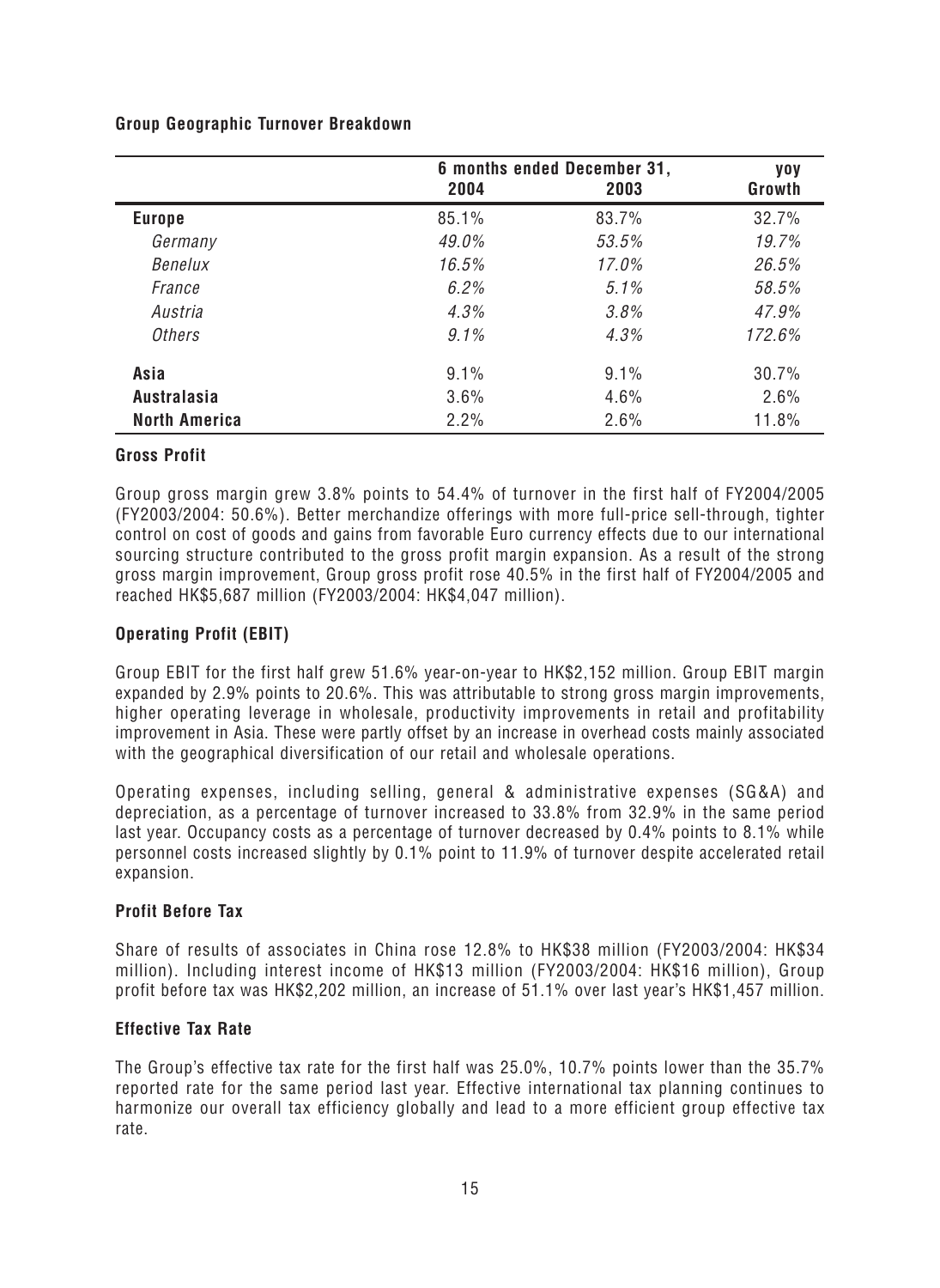# **Net Profit**

As a result of higher turnover, expanded margins and an improved effective tax rate, net profit rose 76.2% to HK\$1,651 million and net margin grew 4.1% points to 15.8% from the same period last year.

# **Seasonality of Business**

The Group's business is affected by seasonality trends. These trends are primarily attributable to seasonal shipments to customers in wholesale and key holiday shopping & sales periods, as well as to the pricing of seasonal products in retail. Due to the fact that sales and operating income may fluctuate in any reporting period, half year financials may not be extrapolated to provide reliable forecast.

# **Liquidity and Financial Resources**

Net cashflow generated from operating activities for the period was HK\$1,855 million compared with HK\$1,331 million in the comparable period last year. During the period, the Group invested HK\$690 million in capital expenditure including HK\$362 million for new store openings and upgrading of existing stores, HK\$42 million for management information systems and HK\$263 million for the new head office and signage space in Hong Kong. HK\$1,173 million was also distributed to shareholders as dividend payment in December 2004. The Group ended the period with HK\$2,016 million of net cash (cash and cash equivalents net of bank borrowings), an increase of HK\$259 million over the balance as at June 30, 2004.

As at December 31, 2004, the Group has no long-term bank borrowings and did not pledge any assets as security for overdraft and/or short-term revolving facility. Our debt to equity ratio, expressed as a percentage of interest bearing external borrowings over shareholders' funds of HK\$6,406 million, is 0%. The current ratio (current assets divided by current liabilities) decreased slightly to 1.6 from 1.7 for the same period last year.

## **Foreign Exchange Risk Management**

To minimize our foreign exchange exposure on sourcing costs for merchandise produced for Europe in Asia, suppliers in Asia were asked to quote and settle in Euros. In addition, the Group entered into foreign exchange forward contracts with major and reputable financial institutions to hedge foreign exchange risk and reduce credit risks. Outstanding forward contracts amounted to HK\$661 million as at December 31, 2004, an increase of HK\$294 million over the balance as at June 30, 2004, primarily due to turnover growth of the business.

## **PROSPECTS**

With encouraging first half results, we are confident that FY2004/2005 will be another record year for the Group.

## **Wholesale**

In Europe, wholesale orders booked to June 2005 showed double digits year-on-year growth. Over 85 partnership stores, 240 shop-in-stores and 400 identity corners are planned to open for business in the second half.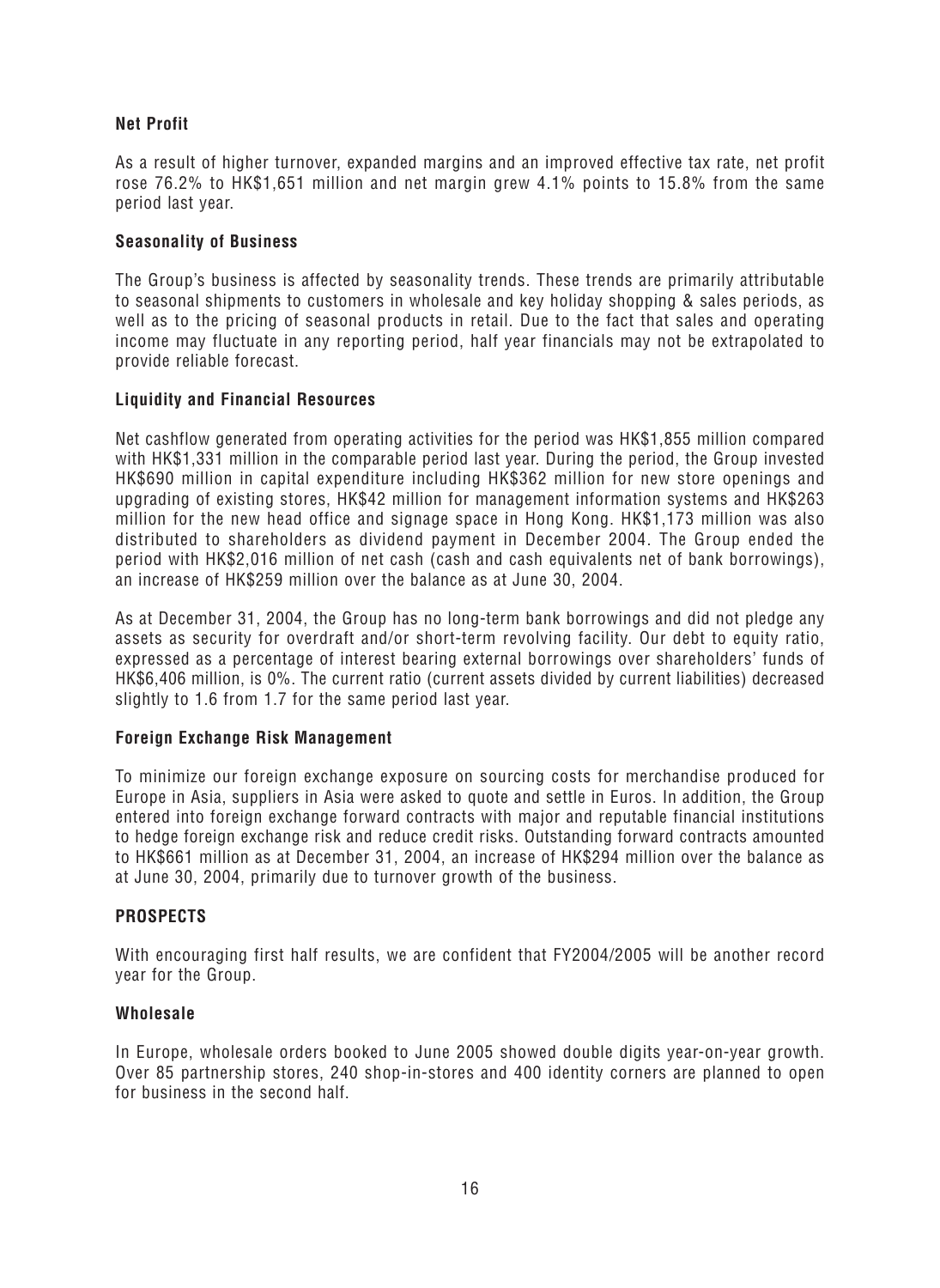The Group will continue to expand its wholesale reach to new markets during the second half of the financial year. Included in the planned openings are over 40 shop-in-stores with El Cortes Ingles in Spain and around 10 shop-in-stores with La Rinacente in Italy. We also anticipate the opening of our first partnership stores in Egypt and Morocco through our local franchise partner during the second half of the financial year.

Partnership stores will continue to be the key driver for wholesale growth in the future. The objective is to leverage on these franchise point-of-sales and penetrate into smaller European cities where it is relatively less economically efficient to open a directly managed retail store.

The continuing strong growth in wholesale should provide the Group with further operating leverage and room for margin expansion.

# **Retail**

Over 40 directly managed stores are anticipated to be opened in the second half of the financial year, further increasing total net selling space by over 10,000 m². Selling space expansion, combined with comparable-store sales growth, should continue to support retail turnover growth in the second half of the financial year.

The Group aims to continue store productivity improvements by introducing more starting price point products, creating more newness via better merchandizing and visual displays, as well as further enhancing in-store customer services to attract store traffic and drive conversion rates.

In the U.S. and the U.K.,  $\Xi$ SPRIT will focus on concentrating its penetration in the metro areas to optimize brand presence and build brand awareness. Outlet stores will be added to capture the high customer traffic in outlet malls and drive sales. More in-store events supported by increased advertising are also planned to drive store traffic and make  $\Xi$ SPRIT the shopping destination for target customers.

# **Elimination of Quota**

The phase-out of quota commencing January 2005 will bring about lower sourcing costs for the Group, thereby enhancing its gross margin. Similar to our utilization of the gains generated through Euro appreciation, it is the intention of the Group to pass on some of these savings to consumers either through lowering product price, improving product quality or through a combination of both.

## **Human Resources**

As at December 31, 2004, the Group employed over 7,500 staffs (2003: 6,405), after converted to full-time positions terms, around the globe. Competitive remuneration packages that take into account business performance, market practices and competitive market conditions are offered to employees in compensation for their contribution. In addition, share options and discretionary bonuses are also granted based on the Group's and individual's performances. All employees around the world are connected through the Group's quarterly newsletters and global intranet.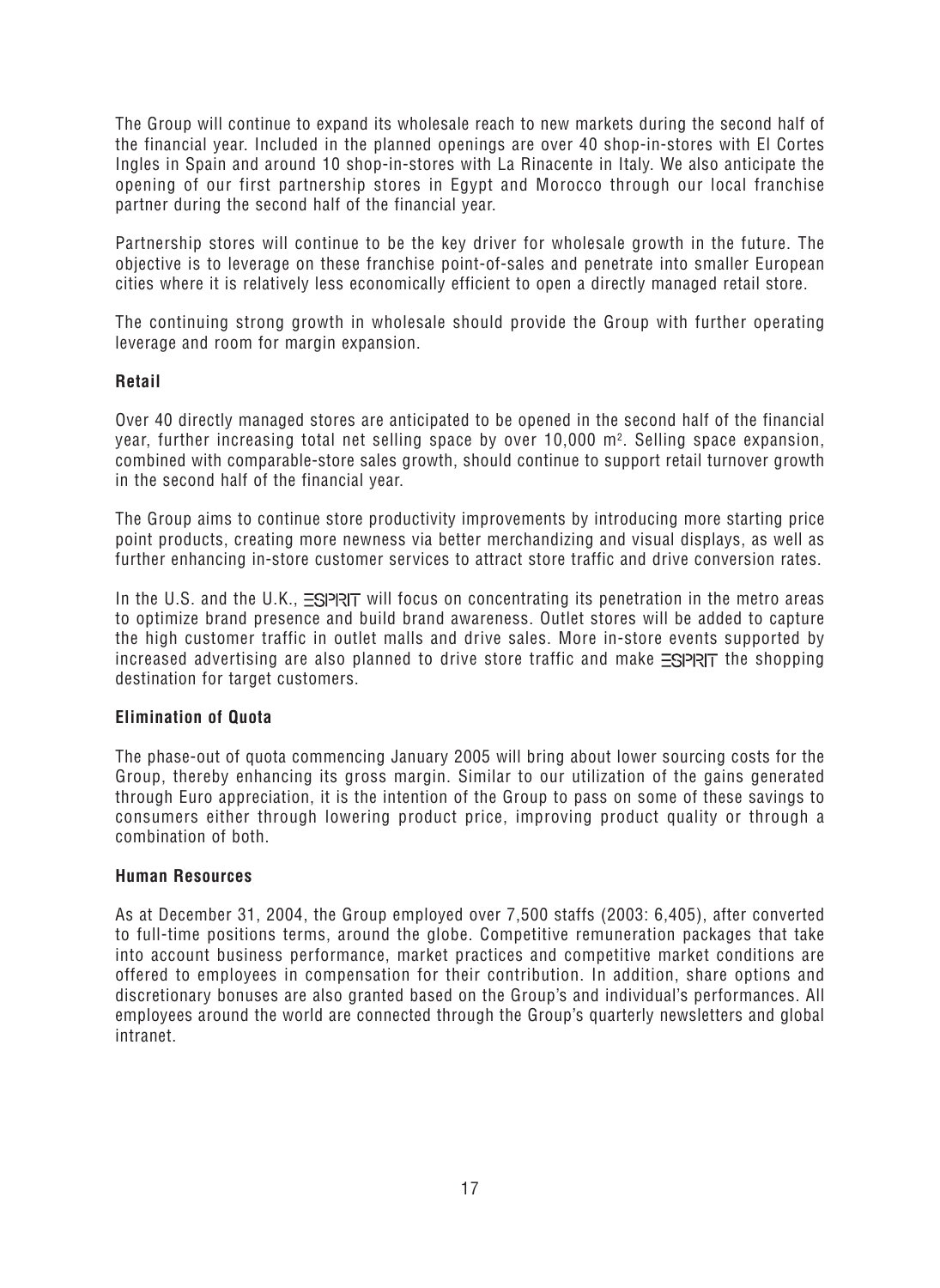## **CLOSURE OF REGISTERS OF MEMBERS**

The Registers of Members of the Company will be closed from Tuesday, March 29, 2005 to Friday, April 1, 2005, both days inclusive, during which period no transfer of shares will be effected.

In order to qualify for the interim dividend mentioned above, all transfers accompanied by the relevant share certificates must be lodged with the Company's branch share registrar in Hong Kong, Secretaries Limited, at G/F., Bank of East Asia Harbour View Centre, 56 Gloucester Road, Wanchai, Hong Kong not later than 4:00 p.m. on Thursday, March 24, 2005.

## **PURCHASE, SALE OR REDEMPTION OF SECURITIES**

Neither the Company nor any of its subsidiaries have purchased, sold or redeemed any of the Company's shares during the period under review.

## **AUDIT COMMITTEE**

The Audit Committee is comprised of four non-executive Directors, three of whom are independent. The Audit Committee has reviewed the accounting principles and practices adopted by the Group and has also discussed auditing, internal controls and financial reporting matters including the review of the unaudited interim results for the six months ended December 31, 2004 with the management.

In addition, the Group's external auditors, PricewaterhouseCoopers, performed an independent review of the interim financial statements for the six months ended December 31, 2004 in accordance with International Standard on Review Engagements. On the basis of their review which does not constitute an audit, PricewaterhouseCoopers confirmed in writing that nothing has come to their attention that causes them to believe that the interim financial statements do not give a true and fair view in accordance with IFRS.

# **CORPORATE GOVERNANCE**

The Company has adopted the Model Code for Securities Transactions by Directors of Listed Issuers set out in Appendix 10 ("Model Code") to the Rules Governing the Listing of Securities on The Stock Exchange of Hong Kong Limited ("Listing Rules") during the period under review. The Company has made specific enquiry with all directors and all of them confirmed that they have complied with the required standard set out in the Model Code for the six months ended December 31, 2004.

None of the directors of the Company is aware of any information that would reasonably indicate that the Company is not, or was not for any part of the six-month ended December 31, 2004, in compliance with the Code of Best Practice as set out in Appendix 14 to the Listing Rules which was in force prior to January 1, 2005 and remains applicable for the financial period commencing before January 1, 2005.

## **PUBLICATION OF INTERIM RESULTS ON THE WEBSITE OF THE STOCK EXCHANGE**

The interim result announcement and the interim report will be published on the website of The Stock Exchange of Hong Kong Limited (http://www.hkex.com.hk) in due course.